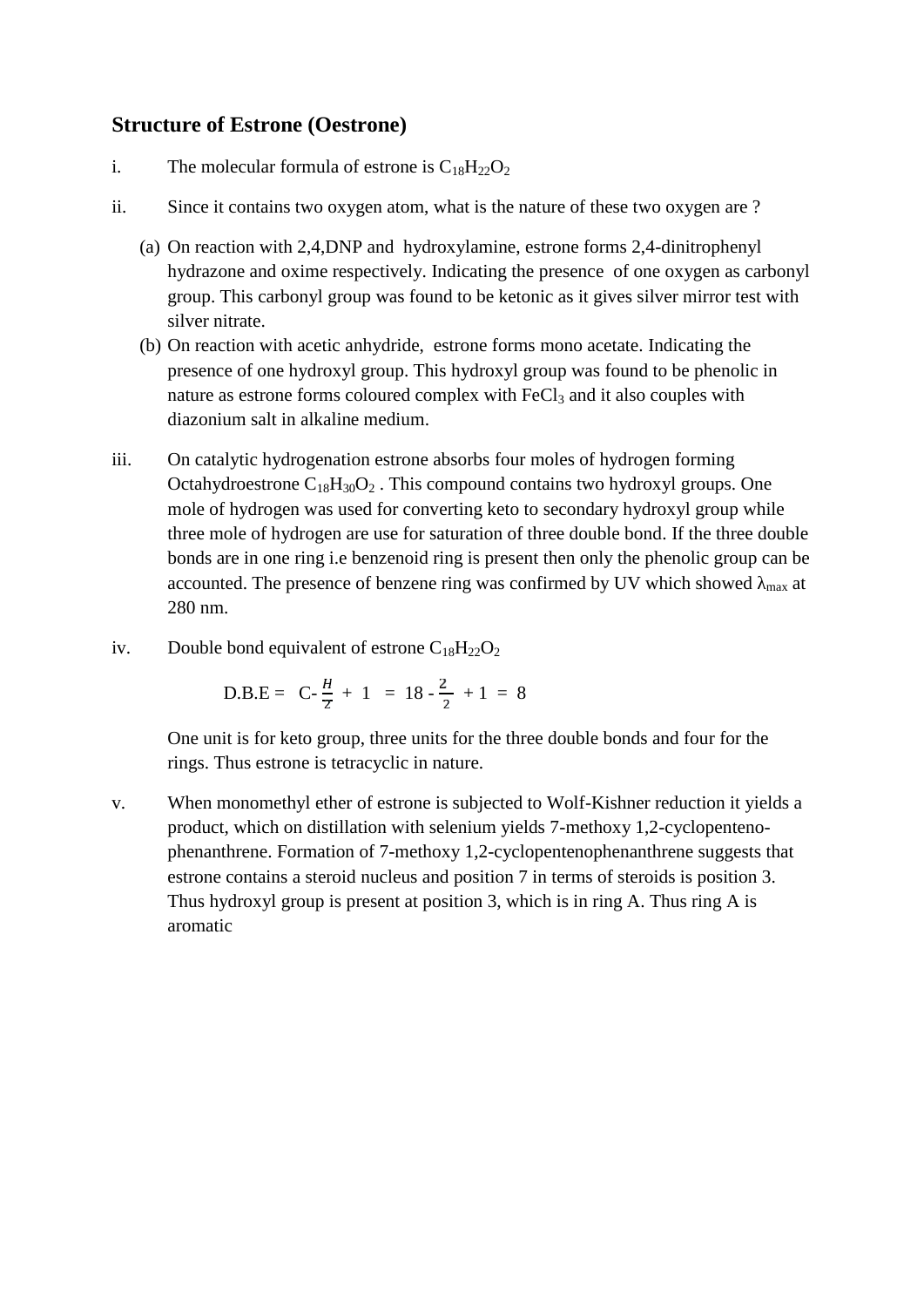

vi. When monomethyl ether of estrone is condensed with methyl magnesium iodide it forms tertiary alcohol (II) which on dehydration with potassium hydrogen sulphate gives an ethylenic compound (lll), which is catalytically reduced to compound (IV). Compound (IV) on distillation with selenium yields 7-methoxy,3,3' dimethyl-1,2 cyclopentenophenanthrene. Position 7 and 3' in terms of steroid structure are 3 and 17. Thus hydroxyl group is present at C-3 and keto group at C-17



vii. The structure is further proved by its synthesis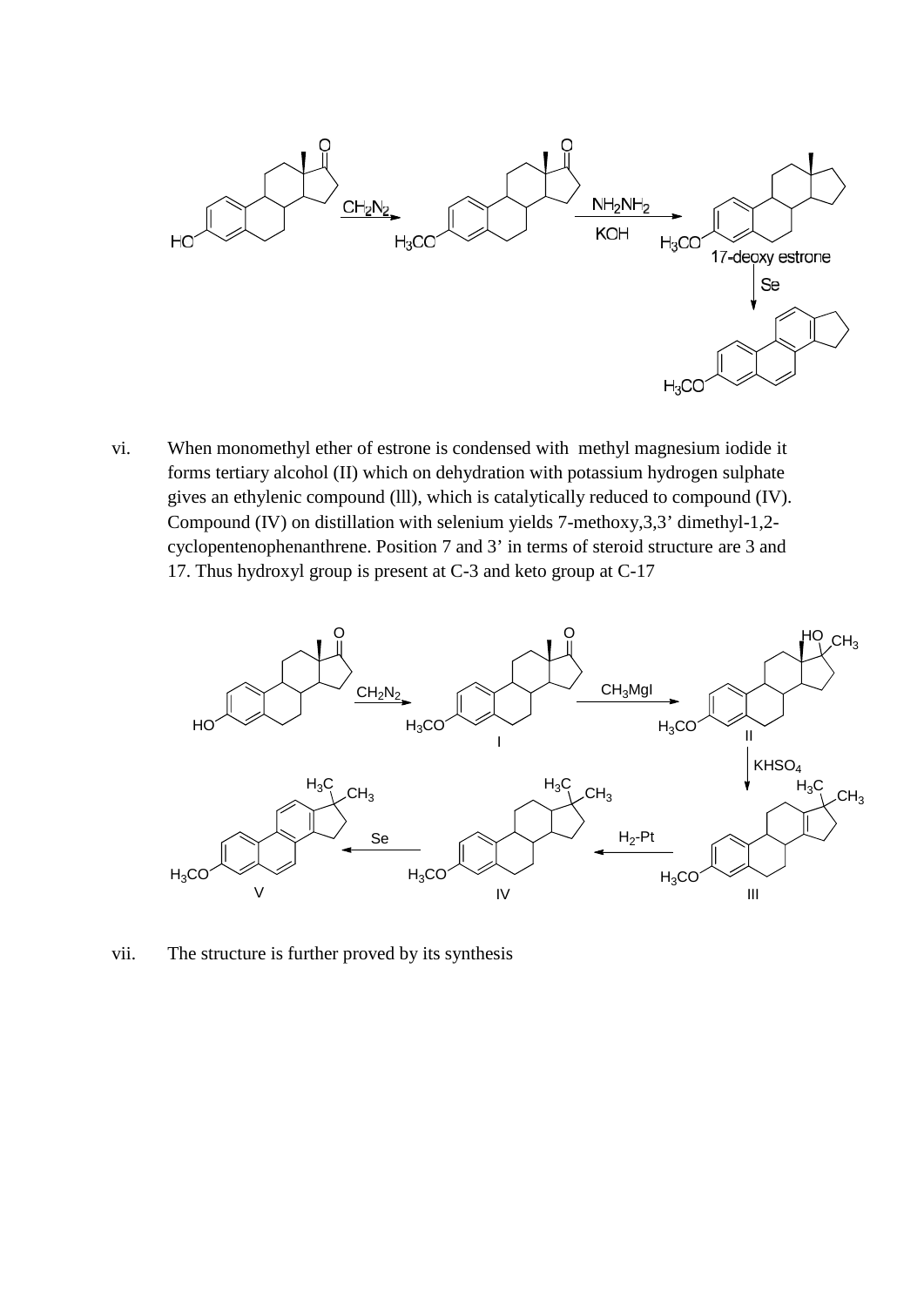## Testosterone

- i. The molecular formula of testosterone is  $C_{19}H_{28}O_2$
- ii. Since it contains two oxygen atom, what is the nature of these two oxygen are ?
	- (a) On reaction with 2,4,DNP and hydroxylamine, testosterone forms 2,4-dinitrophenyl hydrazone and oxime respectively. Indicating the presence of one oxygen as carbonyl group. This carbonyl group was found to be ketonic as it gives silver mirror test with silver nitrate.
	- (b) On reaction with acetic anhydride, testosterone forms mono acetate. Indicating the presence of one hydroxyl group. This hydroxyl group was found to be secondary alcoholic in nature as testosterone on oxidation forms diketo compound without any loss of carbon atom. Further proving that hydroxyl group is directly bonded to ring.
	- (c) On bromination it forms dibromo derivative indicating that one double bond is present in the ring.
- iii. Double bond equivalent of testosterone  $C_{19}H_{28}O_2$

D.B.E = C-
$$
\frac{H}{z}
$$
 + 1 = 19 -  $\frac{2}{2}$  + 1 = 6

One unit is for keto group, one unit for double bond. Thus testosterone is tetracyclic in nature.

- iv. Testosterone is very sensitive to alkali, suggesting it might contain, -unsaturated group. The presence of this group was confirmed by UV which showed  $_{\text{max}}$  at 240 nm.
- v. Testosterone on oxidation gives androst-4-en-3,17-dione a compound with known structure. This compound is also obtained by appenauer oxidation of dehydroepiandrosterone. The formation of this diketone could be explained only if I is the structure of testosterone



Androst-4-en-3,17-dione on reduction with NaBH4 gives testosterone thereby proving that keto group is at 3 and hydroxyl group is at 17 and double bond at 4,5 position in testosterone.

vi. The structure has further been proved by synthesis.